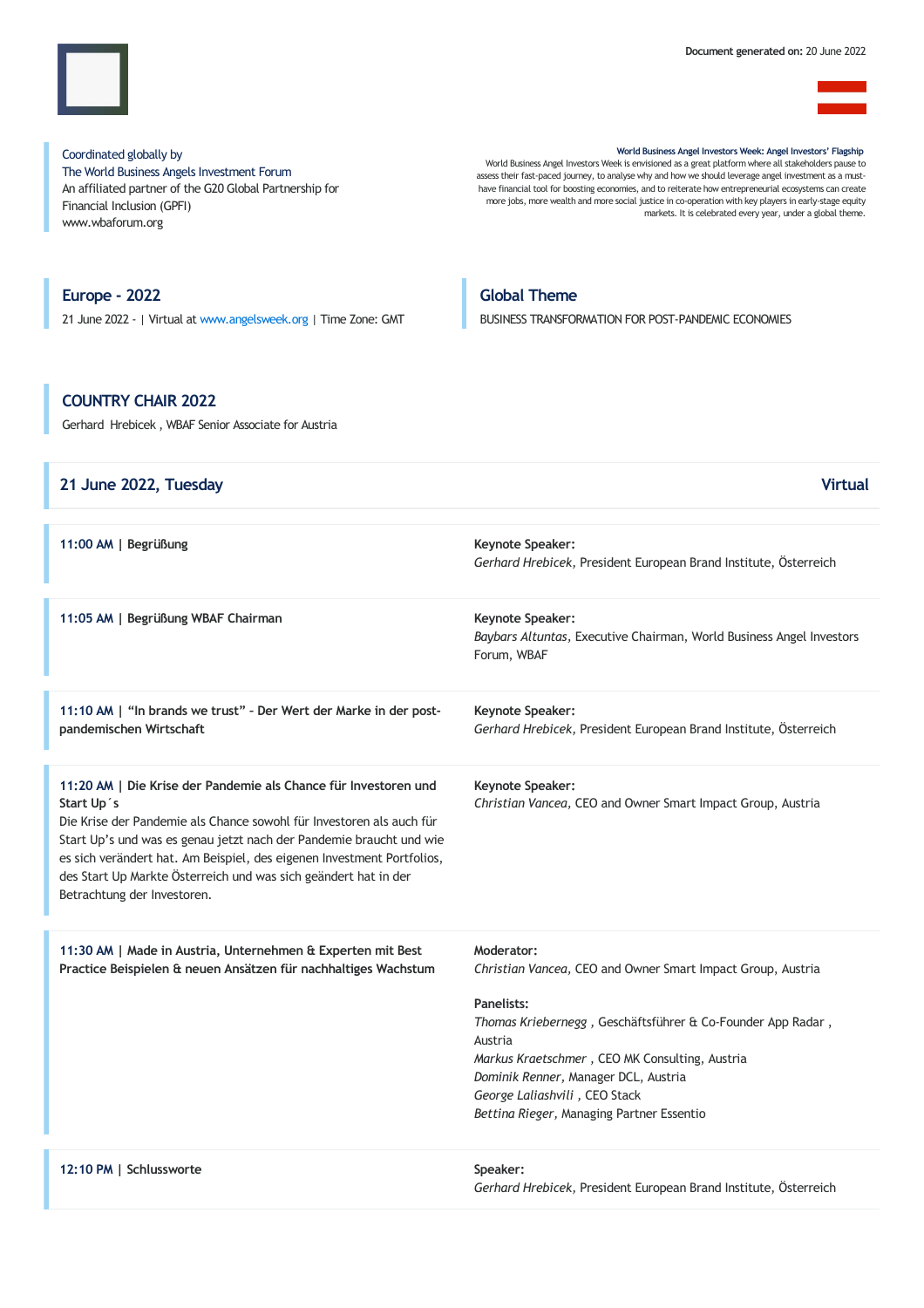## Speakers



## Baybars Altuntas

Former Senior Advisor of the London Stock Exchange Group (LSEG), Executive Chairman of the World Business Angels Investment Forum (WBAF) – an affiliated partner of the G20 Global Partnership for Financial Inclusion (GPFI) chaired by the Queen Maxima of the Netherlands, and President of Deulcom International Inc., Star of the Turkish version of the television show Dragons' Den / Sharks Tank. Recipient of the European Trade Association of Business Angels (EBAN) award for the Best Individual in Europe Globally Engaging with the Global Entrepreneurial Ecosystem in 2014 (Ireland), 2015 (Netherlands), 2016 (Portugal), 2017 (Spain) and 2018 (Bulgaria). The only angel investor to be granted a personal audience with former President Obama at the Presidential Summit on Entrepreneurship in Washington DC. Appointed as JCI Ambassador, following Ban Ki-moon, former Secretary General of the United Nations. Profiled regularly by leading international media such as CNN International, Bloomberg, BBC. A co-author of Planet Entrepreneur: The World Entrepreneurship Forum's Guide to Business Success Around the World, published by Wiley (2013). Author of ''How I Became a Top TV Star and Celebrated Investor'', published by Balboa Press (2014) and translated into Chinese, Croatian, Albanian, and Macedonian.



## Bettina Rieger

As a PR & Marketing professional of many years in the international environment, Bettina has made Web 3.0 her passion as a new challenge. With Essentio, she gives brands and companies the opportunity to find their way into the new digital world and to the customers of the future with the simplest technologies and concepts.



#### Christian Vancea

Christian is an entrepreneur and investor as you read in a book. He worked years in top management positions around the world and his expertise in tech, process and company building brought him this wide-ranging know-how. With his passion to help entrepreneurs, start up's and scale up's in growing there business and find new business ways he is a successful entrepreneur and investor. He scouted with his partner together more than 3000 start up's and invested in the best ones all over the world. For him it is important to be not only an investor it is also important to support start up's and help them to grow.



#### Dominik Renner

As an experienced executive and entrepreneur, Dominik is a professional when it comes to new and complex challenges, responsibilities and developing new business models. His experience started at large corporations like Magna & Samsung until he became an entrepreneur himself as a logical consequence. His expertise, covers project & program management, innovation services, entrepreneurship, business development and financial services. With DCL, he has taken on a new challenge where he is currently building a completely new digital and analog experience around drones with his team.



#### George Laliashvili

George is an Entrepreneur and 4th-time founder. He is an expert in building and scaling tech-companies for over 9 years and his passion about discovering new ways technology, that can be helpful to humans. With Stack he is offering a smart browser for internet multitaskers, managing social media, messengers, emails, collaboration tools and other web-apps efficiently from one organized place.